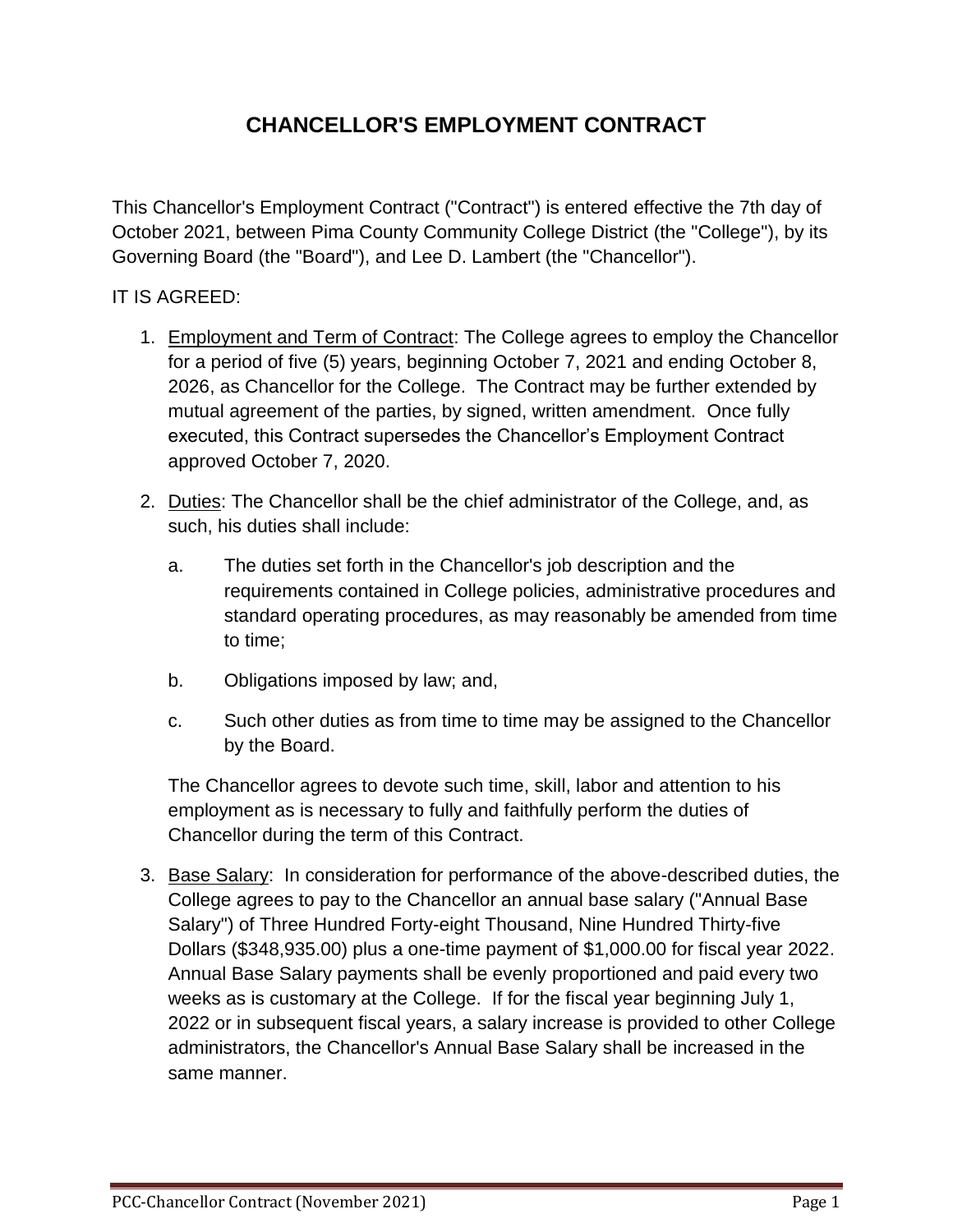- 4. Fringe Benefits: In addition to the Annual Base Salary referenced in paragraph 3 above, the Board agrees to provide the Chancellor, during the term of this Contract, those fringe benefits that it furnishes to other College administrators. In addition and/or as a modification to these fringe benefits, the Board shall furnish to the Chancellor the fringe benefits expressly referenced in this Contract, including the following:
	- a. Automobile Allowance: Due to the number and location of College facilities and programs, as well as the nature of the Chancellor's duties, the parties agree that Chancellor will engage in significant business travel within Pima County. The parties also agree that the Chancellor will not be supplied with a College automobile for business travel within Pima County. In consideration of the above, the College agrees to pay to the Chancellor, in addition to the Annual Base Salary and other compensation set out in this Contract, an Automobile Allowance in the amount of Two Thousand Dollars (\$2,000.00) per month during the term of this Contract. In consideration of the additional compensation set forth in this paragraph, the Chancellor agrees not to make any request to the College for mileage reimbursement for use of his own automobile for business travel within Pima County.
	- b. Option to Sell Back a Portion of Annual Leave: The Chancellor shall accrue forty-seven (47) days of annual leave per year, prorated in equal amounts during each pay period. During the first sixty (60) days of each fiscal year, the Chancellor shall have the option of selling back to the College, at his then per diem rate of pay, any available accrued and unused annual leave days he accrued the prior fiscal year. Accrued annual leave shall (i) be used by the Chancellor, (ii) sold back to the College as provided in this subparagraph, or (iii) accumulated and compensated upon separation of employment from the College, subject to the conditions and limitations set forth in the Administrative Personnel Policy Statement.
	- c. Business Expense Allowance: The Board expects the Chancellor to engage in College-related business and community activities both inside and outside of Pima County. The Board further recognizes that these activities will require the Chancellor to incur significant expenses, many of which will not be able to be reimbursed. In recognition of the fact that the Chancellor will incur significant unreimbursed expenses when he engages in these business and community activities, the College agrees to pay to the Chancellor, in addition to the Annual Base Salary and other compensation set out in this Contract, a Business Expense Allowance in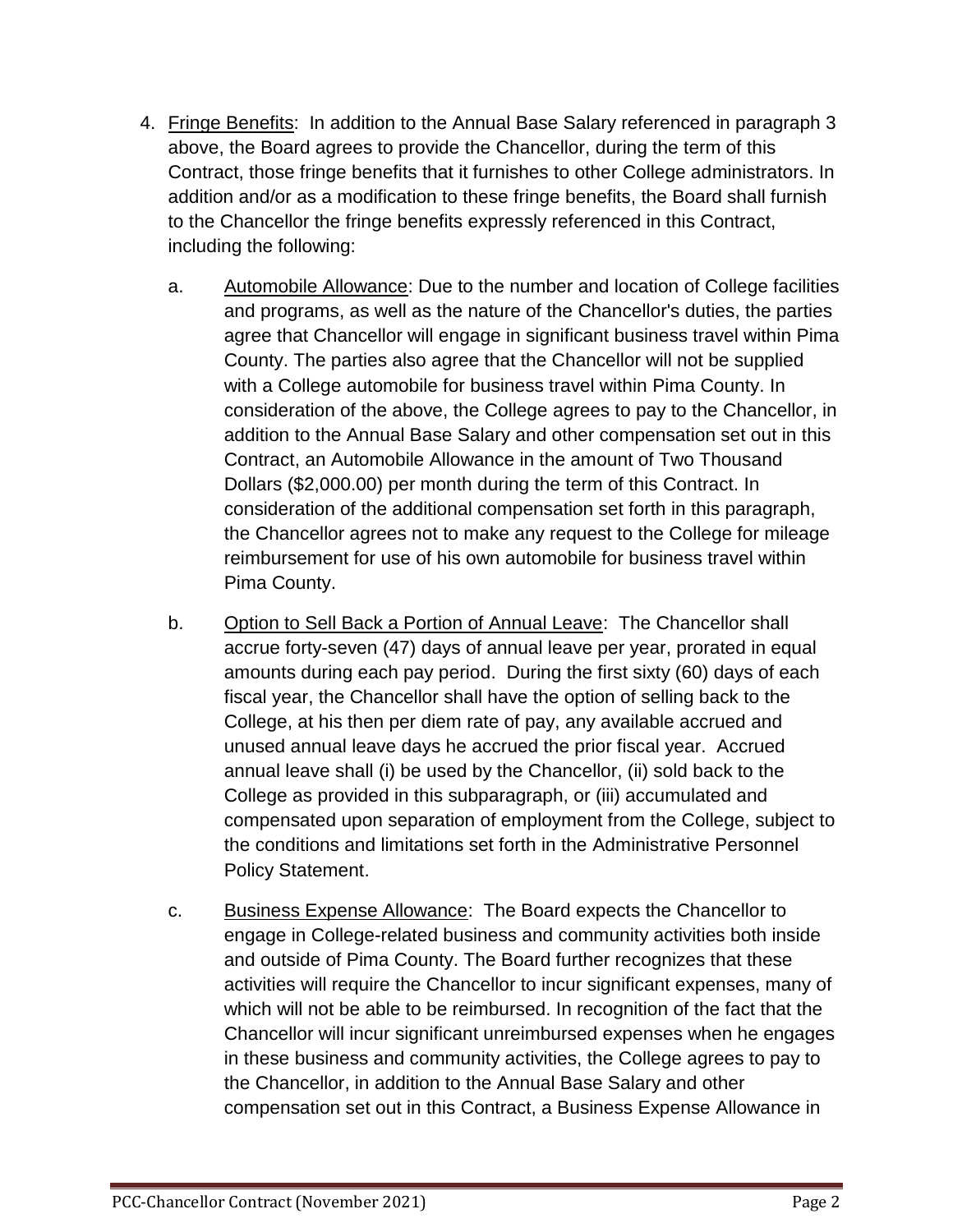the amount of One Thousand One Hundred Fifty Dollars (\$1,150) per month during the term of this Contract.

- d. Tax Sheltered Annuity Allowance: In addition to the Annual Base Salary and other compensation referenced in this Contract, the College shall pay to the Chancellor a Tax Sheltered Annuity Allowance in the amount of Sixty Thousand Dollars (\$60,000) per year. The Tax Sheltered Annuity Allowance shall be subject to customary withholdings and shall be paid by the College to the Chancellor no later than the first pay period in June of each fiscal year of this Contract. The parties agree that the College's only obligation related to the Tax Sheltered Annuity Allowance is to pay such Allowance to the Chancellor, and the Chancellor shall be solely responsible for the selection and purchase of a Tax Sheltered Annuity.
- e. Annual Health Evaluation: On an annual basis, the College will provide for the cost of a physical examination through the Mayo Clinic Executive Health Program, or comparable health evaluation as agreed by the Board and Chancellor.
- f. Sabbatical: During the term of this Agreement, the Chancellor may schedule a sabbatical of up to 90 days. The timing of the sabbatical and subject shall be as agreed by the Board and Chancellor.
- 5. Annual Evaluation and Option to Conduct Additional Evaluations: Prior to the start of each fall academic term, the Board shall schedule and hold a personnel executive session for the purpose of conducting an evaluation of the Chancellor's job performance during the immediately preceding fiscal year. At such executive session, each individual Board member shall be given the opportunity to discuss with the Chancellor that Board member's opinions concerning the Chancellor's job performance. In addition to the annual evaluation referenced above, the Board may, in its discretion and at any time, schedule and hold one or more additional personnel executive sessions for the purpose of conducting additional evaluations of the Chancellor's job performance.
- 6. Professional development: As part of the annual process for performance evaluation and goal-setting, the Board and Chancellor shall identify and agree upon professional development opportunities to be scheduled by the Chancellor and funded by the College.
- 7. Termination for Cause: Throughout the term of this Contract, the Chancellor shall be subject to discharge for good cause; provided, however, that the Board shall not arbitrarily or capriciously do so. In any situation involving dismissal for cause, the Chancellor shall be provided with appropriate procedural due process,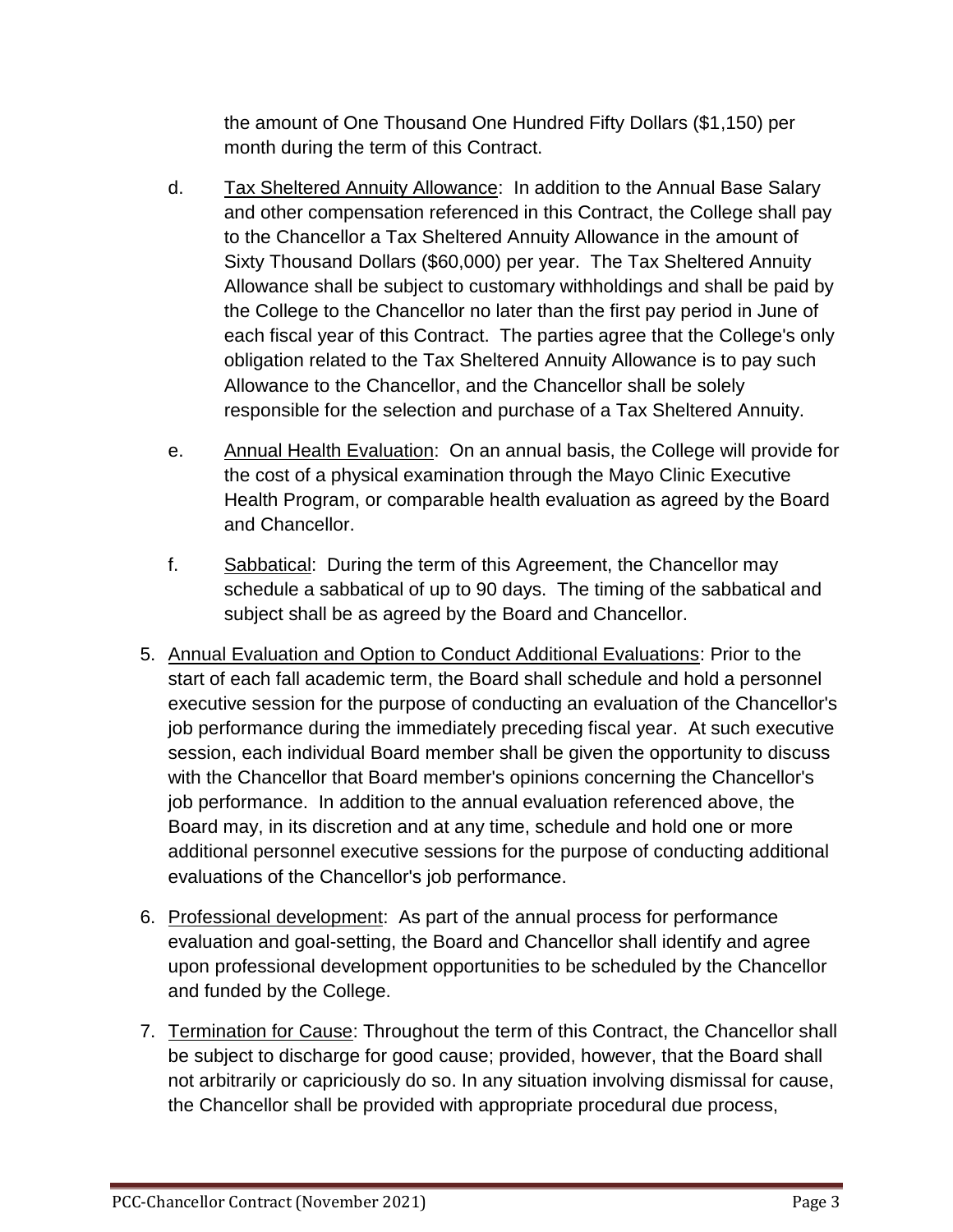including being given a written statement of reasons for the dismissal and a full and fair hearing prior to the Board rendering any final decision concerning dismissal.

- 8. Termination without Cause: In its sole discretion and independent of whether cause for termination does or does not exist, the Board, upon not less than ninety (90) calendar days' written notice to the Chancellor, may unilaterally terminate this Contract. In the event of such termination, the College shall pay to the Chancellor the Total Aggregate Compensation he would have earned under this Contract from the effective date of termination through the later of (a) the termination date set forth in paragraph 1 above, or (b) a different termination date set forth in any addendum to this Contract. For the purpose of this paragraph, the term "Total Aggregate Compensation" means the monies that the Chancellor would have received during the above-defined period of time as (a) Annual Base Salary as set out in paragraph 3 above, (b) the Automobile Allowance payments as set out In paragraph 4(a) above, and (c) the Business Expense Allowance payments set out in paragraph 4(c) above.
- 9. Disability: Should the Chancellor be unable to perform the duties and obligations required by this Contract by reason of illness, accident or other cause beyond the Chancellor's control, and should such disability extend for any period of time after the Chancellor has exhausted any accumulated paid leave as well as any paid or unpaid Family Medical Leave Act leave, the Board, in its discretion, may either (a) grant the Chancellor an unpaid leave of absence for any remaining portion of time that the Chancellor is unable to perform his duties and obligations, or (b) terminate this Contract without further obligation owed to the Chancellor.
- 10.Indemnity: The College shall defend, hold harmless, and indemnify the Chancellor from any and all demands, claims, suits, actions, and legal proceedings brought against the Chancellor in his individual capacity, or in his official capacity as agent and employee of the College, provided the incident arose while the Chancellor was acting within the scope and course of his employment with the College. Notwithstanding the above, this hold harmless and agreement to defend and indemnify the Chancellor shall not apply to any demand, claim, suit, action or legal proceeding where the interests of the Board or College are adverse to the interests of the Chancellor.
- 11.Arizona Law Governs and Incorporation of A.R.S. §38-511: This Contract has been executed in Arizona and shall be governed in accordance with the laws of the State of Arizona. As required by Arizona law, the provisions of A.R.S. §38- 511 are incorporated into this Contract.